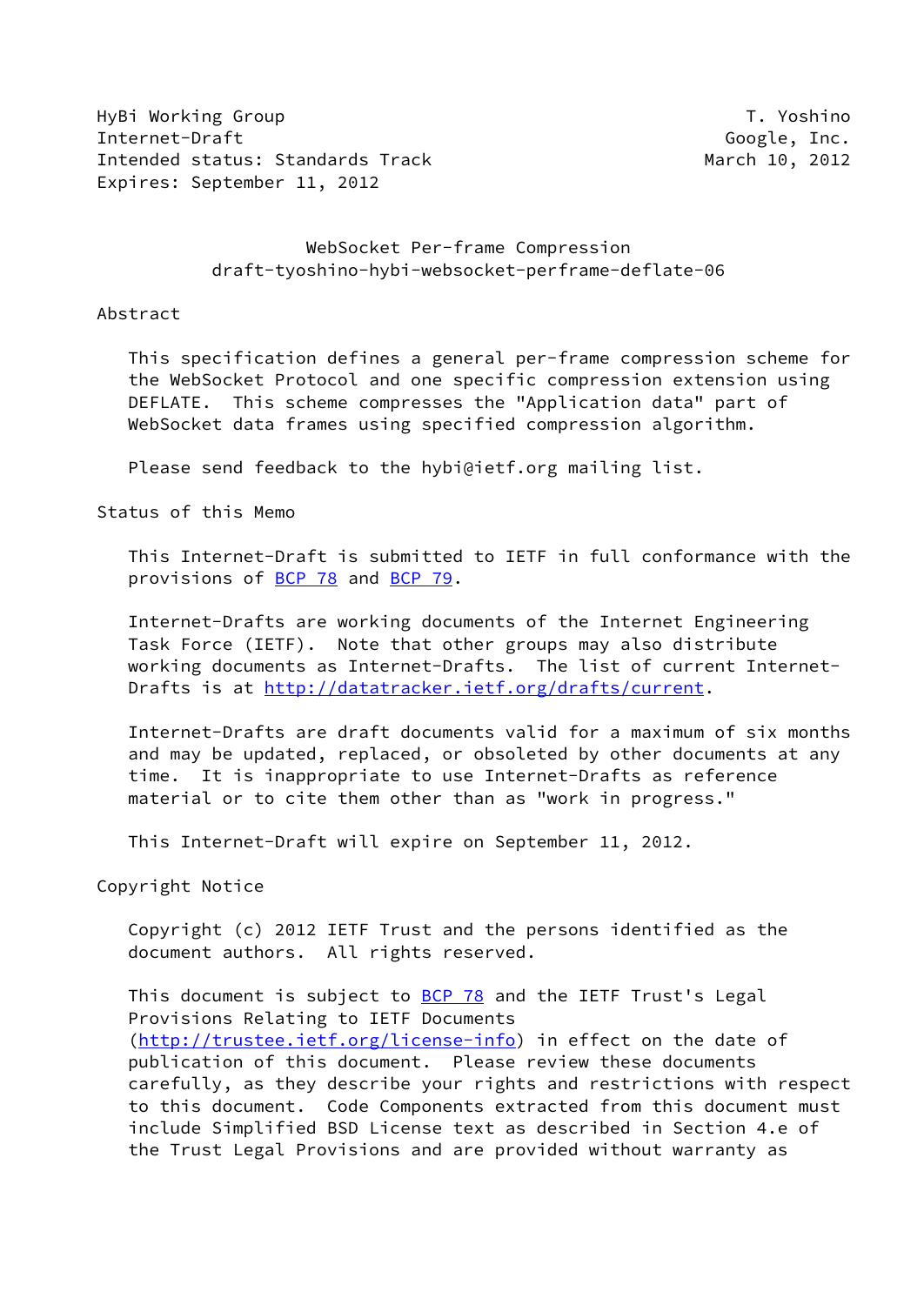| Internet-Draft<br>WebSocket Per-frame Compression                    |  | March 2012       |
|----------------------------------------------------------------------|--|------------------|
| described in the Simplified BSD License.                             |  |                  |
| Table of Contents                                                    |  |                  |
| $\perp$ .                                                            |  | $\overline{3}$   |
| 2.                                                                   |  | $\overline{4}$   |
| 3.                                                                   |  |                  |
|                                                                      |  |                  |
| Receiving $\ldots \ldots \ldots \ldots \ldots \ldots \ldots$<br>3.2. |  | $\frac{1}{5}$    |
| $\underline{4}$ . Per-frame DEFLATE Extension                        |  | $6 \overline{6}$ |
| 4.1.                                                                 |  | $\underline{6}$  |
| 4.2. Application Data Transformation                                 |  | $\underline{6}$  |
|                                                                      |  | $\mathbf{Z}$     |
|                                                                      |  | $\overline{1}$   |
|                                                                      |  |                  |
| Implementation Note $\ldots$ 8<br>4.3.                               |  |                  |
| Security Considerations $\cdots$ 9<br>$\overline{5}$ .               |  |                  |
| 6.                                                                   |  |                  |
| Registration of the "deflate-frame" WebSocket<br>6.1.                |  |                  |
|                                                                      |  |                  |
| Registration of the "Per-frame compressed" WebSocket<br>6.2.         |  |                  |
|                                                                      |  |                  |
| $\mathbf{I}$ .                                                       |  |                  |
| 8.                                                                   |  |                  |
| 8.1.                                                                 |  |                  |
| Informative References 12<br>8.2.                                    |  |                  |
|                                                                      |  |                  |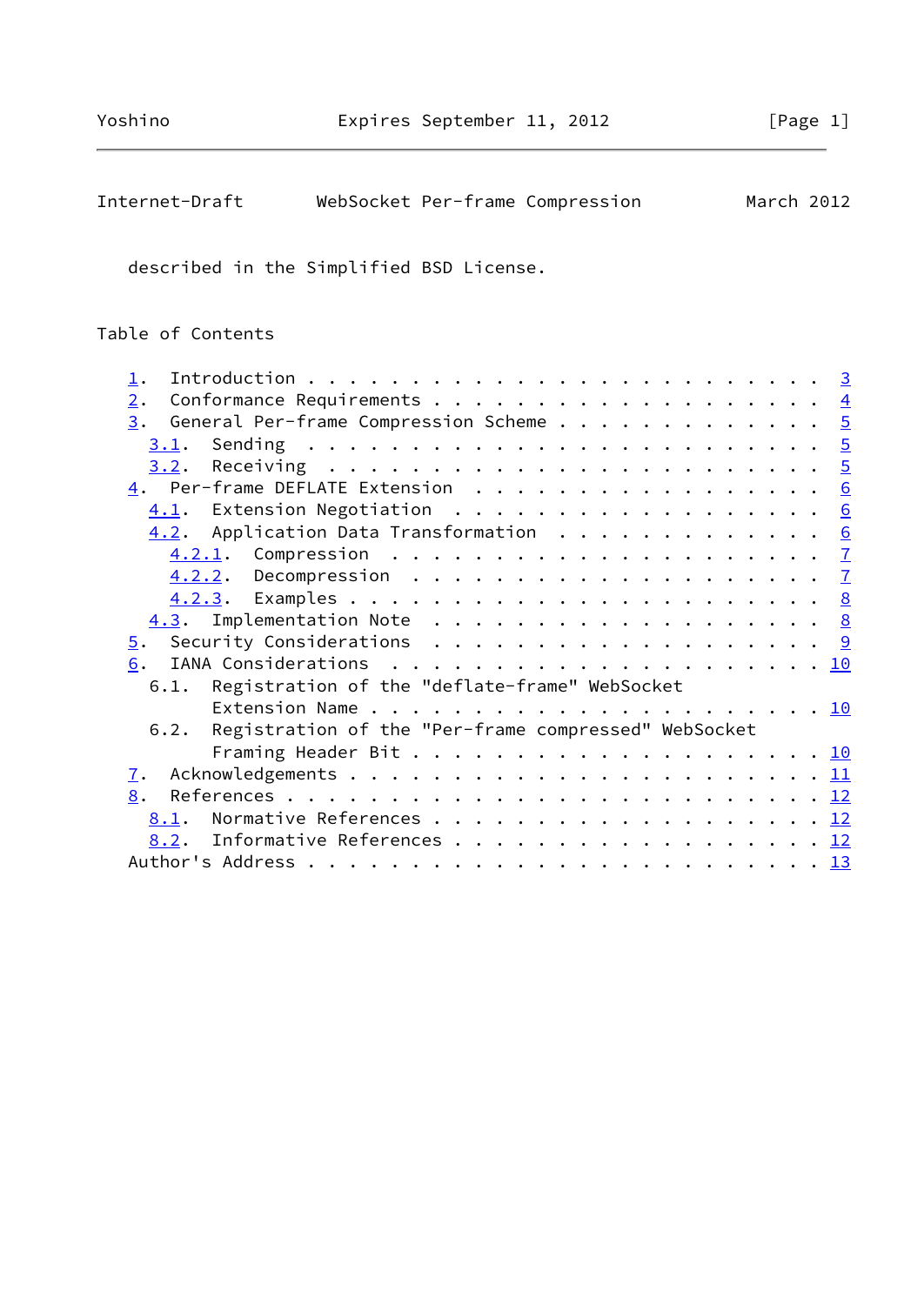Yoshino **Expires September 11, 2012** [Page 2]

<span id="page-2-1"></span>Internet-Draft WebSocket Per-frame Compression March 2012

#### <span id="page-2-0"></span>[1](#page-2-0). Introduction

\_This section is non-normative.\_

 As well as other protocols, octets exchanged over the WebSocket Protocol [\[RFC6455](https://datatracker.ietf.org/doc/pdf/rfc6455)] can benefit from compression technology. This specification introduces a scheme to apply compression algorithms to the WebSocket Protocol, and then adds DEFLATE [[RFC1951](https://datatracker.ietf.org/doc/pdf/rfc1951)] based compression functionality to the WebSocket Protocol using its extension framework.

 The per-frame compression scheme applies the specified compression algorithm to the octets in the "Application data" part of data frames. It specifies the use of the RSV1 bit of the WebSocket framing to indicate whether any compression is applied to the frame or not, so that we can choose to skip compression for frames with incompressible contents. By specifying extension negotiation and how to transform octets in "Application data", we can define per-frame compression extensions for various compression algorithms based on this scheme.

 The specific extension we introduce in this specification by applying DEFLATE to the scheme is called "Per-frame DEFLATE extension". To align the end of compressed data to octet boundary, the extension uses the algorithm described in the **Section 2.1** of the PPP Deflate Protocol [\[RFC1979](https://datatracker.ietf.org/doc/pdf/rfc1979)]. Endpoints can take over the LZ77 sliding window [\[LZ77](#page-12-4)] used to build previous frames to get better compression ratio.

 The simplest "Sec-WebSocket-Extensions" header in the client's opening handshake to request per-frame DEFLATE extension is the following:

Sec-WebSocket-Extensions: deflate-frame

 The simplest header from the server to accept this extension is the same.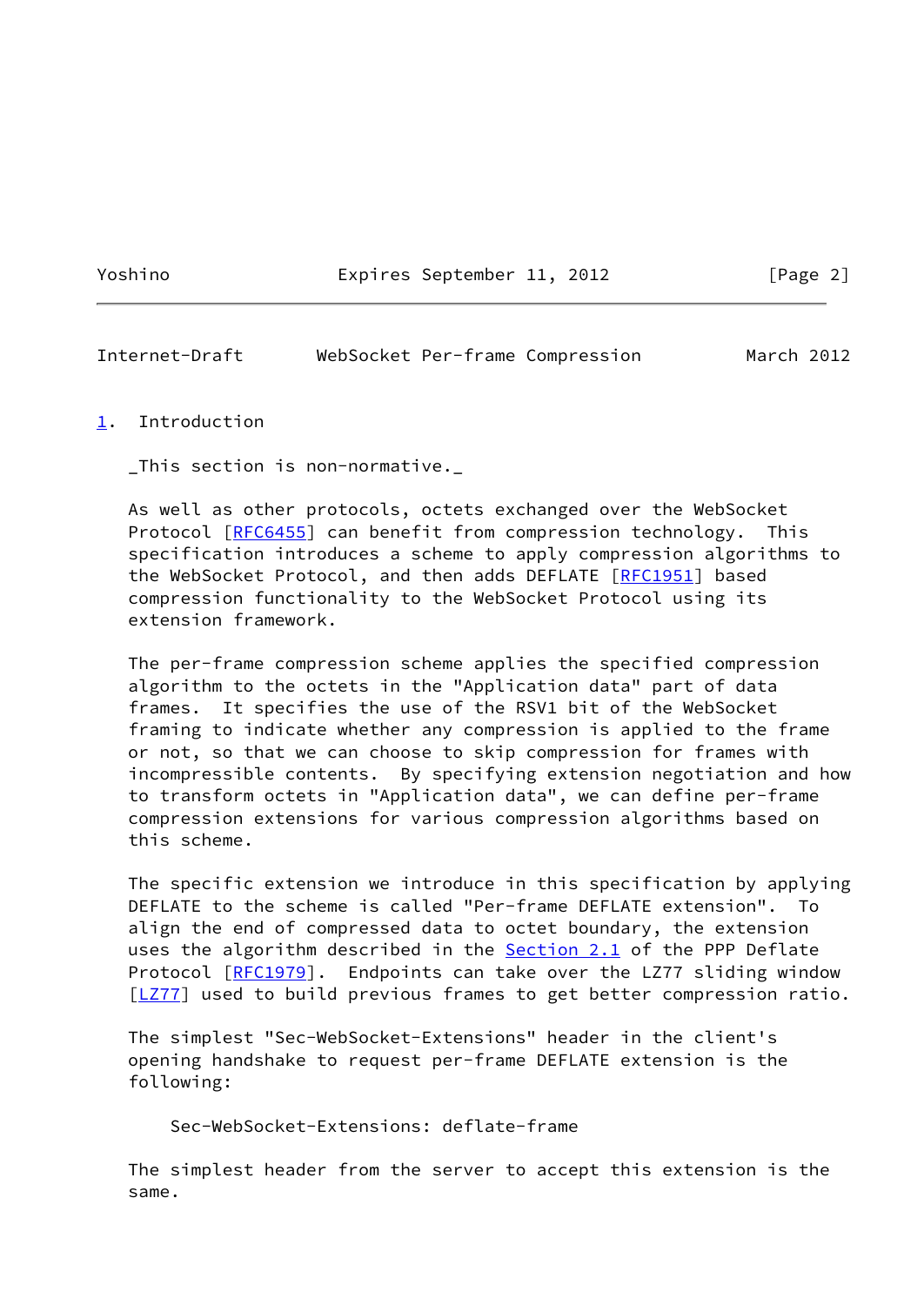Yoshino **Expires September 11, 2012** [Page 3]

<span id="page-3-1"></span>Internet-Draft WebSocket Per-frame Compression March 2012

<span id="page-3-0"></span>[2](#page-3-0). Conformance Requirements

 Everything in this specification except for sections explicitly marked non-normative is normative.

 The key words "MUST", "MUST NOT", "REQUIRED", "SHALL", "SHALL NOT", "SHOULD", "SHOULD NOT", "RECOMMENDED", "MAY", and "OPTIONAL" in this document are to be interpreted as described in [\[RFC2119](https://datatracker.ietf.org/doc/pdf/rfc2119)].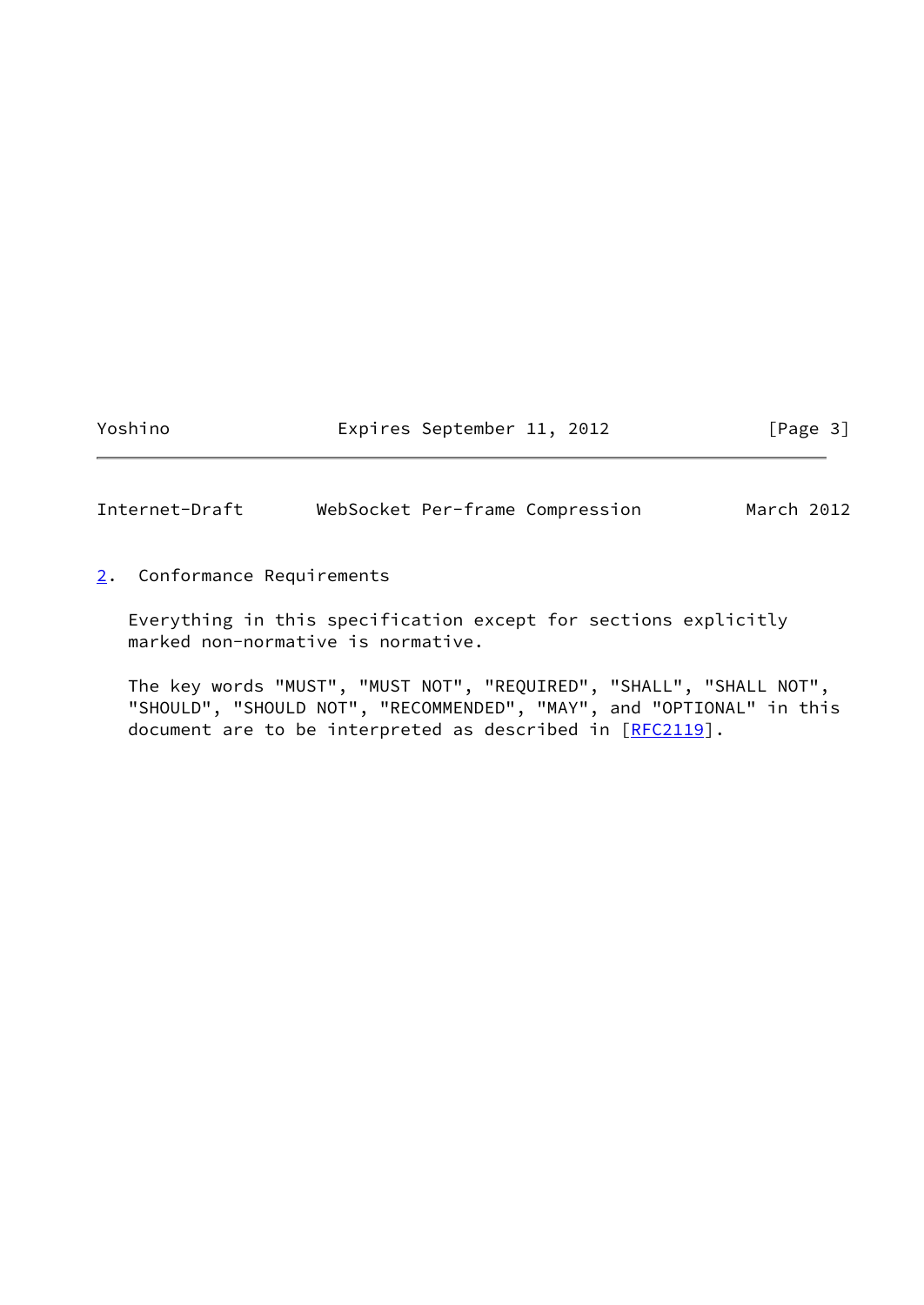Yoshino Expires September 11, 2012 [Page 4]

<span id="page-4-1"></span>Internet-Draft WebSocket Per-frame Compression March 2012

# <span id="page-4-0"></span>[3](#page-4-0). General Per-frame Compression Scheme

 This section describes a general scheme to apply a compression algorithm to the contents of WebSocket frames. Any other compression extension specifications MAY apply their compression algorithm to this scheme to define extensions.

 This scheme allocates one bit field called "Per-frame compressed" at the RSV1 bit. This bit indicates whether any kind of per-frame compression is applied to the frame or not.

 This scheme operates only on data frames, and only on the "Application data" therein (it does not affect the "Extension data" portion of the "Payload data").

# <span id="page-4-2"></span>[3.1](#page-4-2). Sending

 To send a frame with the compression applied, an endpoint MUST use the following algorithm.

 1. Apply the compression to the "Application data" portion of the frame.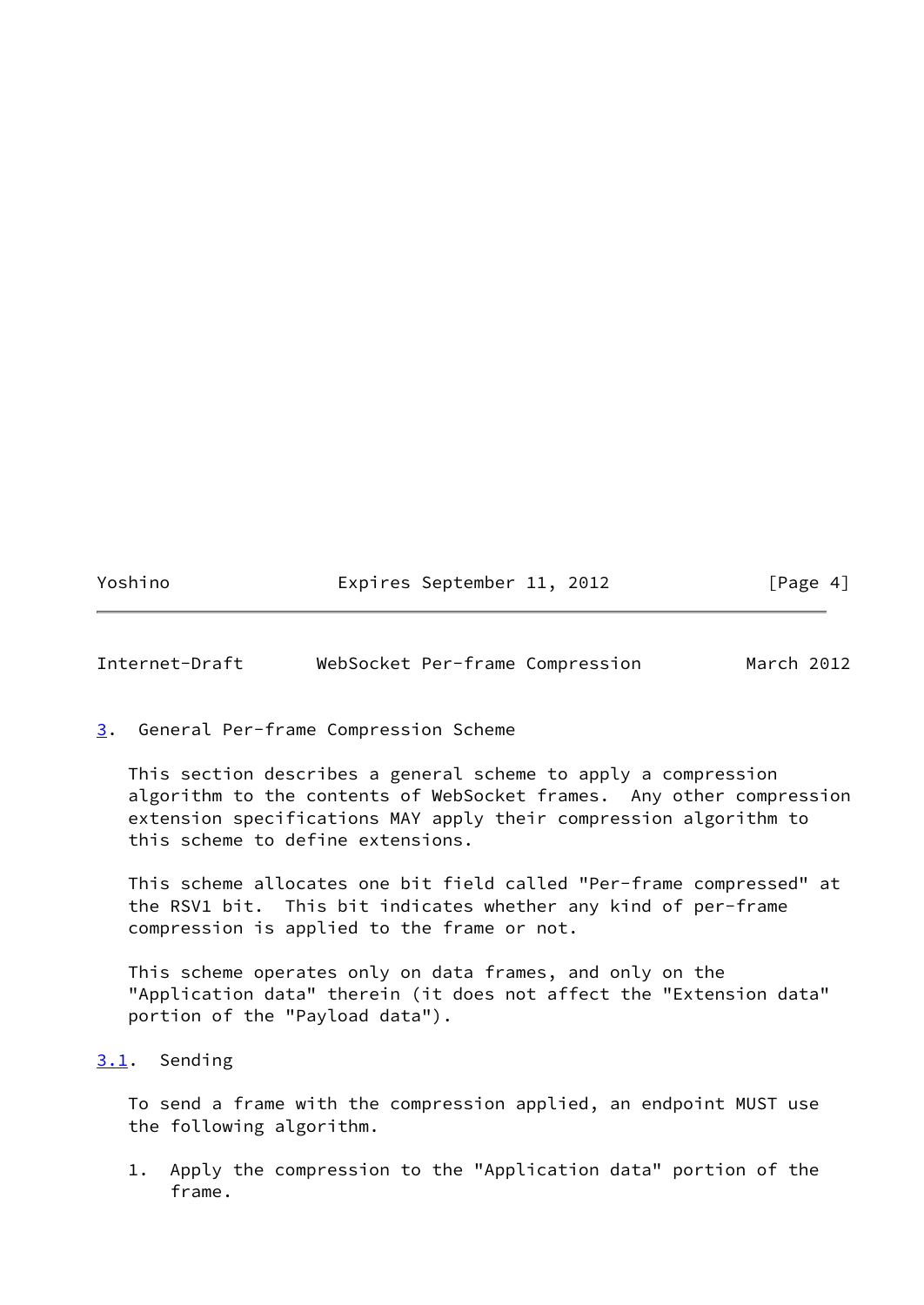2. Build a frame by putting the resulting octets in the "Application data" portion instead of the original octets. The payload length field of the frame MUST be the sum of the size of the "Extension data" portion and one of these resulting octets. "Per-frame compressed" bit MUST be set to 1.

 To send a frame with the compression not applied, an endpoint MUST set "Per-frame compressed" bit of the frame to 0.

#### <span id="page-5-0"></span>[3.2](#page-5-0). Receiving

 To receive a frame with "Per-frame compressed" bit set to 1, an endpoint MUST decompress the octets in the "Application data" portion based on the compression algorithm.

 An endpoint MUST receive a frame with "Per-frame compressed" bit set to 0 as-is without any compression processing.

| Yoshino | Expires September 11, 2012 |  | [Page 5] |  |
|---------|----------------------------|--|----------|--|
|         |                            |  |          |  |

<span id="page-5-2"></span>Internet-Draft WebSocket Per-frame Compression March 2012

<span id="page-5-1"></span>[4](#page-5-1). Per-frame DEFLATE Extension

<span id="page-5-3"></span>[4.1](#page-5-3). Extension Negotiation

The registered extension token for this extension is "deflate-frame".

 To request use of per-frame DEFLATE extension, a client MUST include the "deflate-frame" extension token in the "Sec-WebSocket-Extensions" header in its opening handshake.

 To accept use of per-frame DEFLATE extension requested by the client, a server MUST include the "deflate-frame" extension token in the "Sec-WebSocket-Extensions" header in its opening handshake.

An endpoint MAY attach one or more extension parameters as defined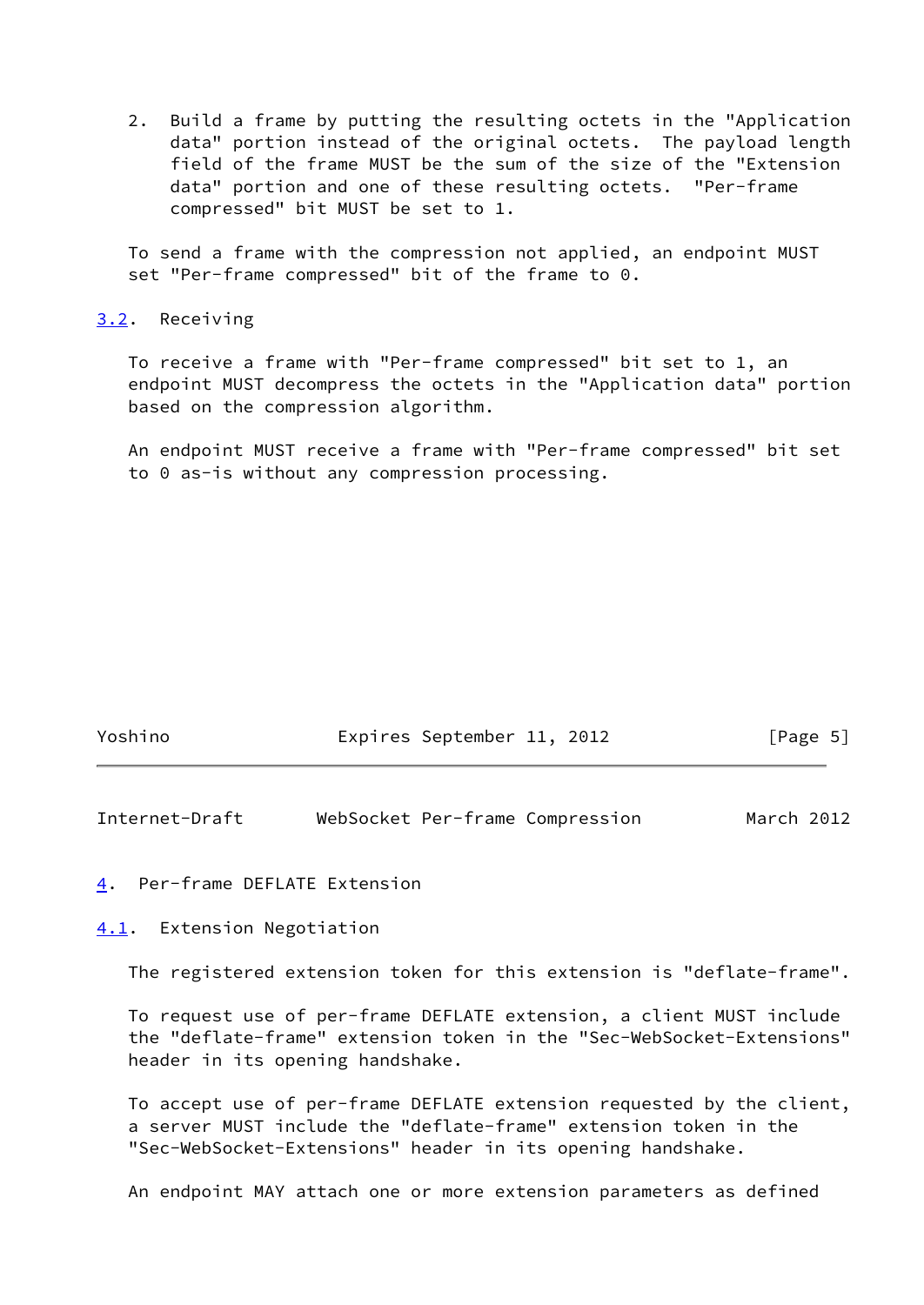below to the extension token.

Maximum LZ77 sliding window size

 An endpoint MAY attach "max\_window\_bits" extension parameter to limit the LZ77 sliding window size that the other peer uses to build frames. This parameter MUST have an integer value in the range between 8 to 15 indicating the base-2 logarithm of the LZ77 sliding window size. An endpoint that received this parameter MUST NOT use LZ77 sliding window size greater than this value to build frames.

# Disallow compression context takeover

 An endpoint MAY attach "no\_context\_takeover" extension parameter to disallow the other peer to take over the LZ77 sliding window used to build previous frames. This parameter has no value. An endpoint that received this parameter MUST use an empty LZ77 sliding window to build every frame.

 A server MUST ignore any unknown extension parameter attached to "deflate-frame" extension token in the client's opening handshake.

 A client MUST \_Fail the WebSocket Connection\_ if any unknown extension parameter is attached to "deflate-frame" extension token in the server's opening handshake.

 Once per-frame DEFLATE extension is accepted, both endpoints MUST use the algorithm described in **[Section 4.2](#page-6-0)** to exchange frames.

<span id="page-6-0"></span>[4.2](#page-6-0). Application Data Transformation

 This extension transforms the "Application data" portion by using the scheme described in [Section 3](#page-4-0) with DEFLATE as follows.

| Yoshino | Expires September 11, 2012 | [Page 6] |
|---------|----------------------------|----------|
|         |                            |          |

<span id="page-6-2"></span>Internet-Draft WebSocket Per-frame Compression March 2012

#### <span id="page-6-1"></span>[4.2.1](#page-6-1). Compression

 An endpoint MUST use the following algorithm to compress the "Application data" portion.

1. Apply DEFLATE [[RFC1951](https://datatracker.ietf.org/doc/pdf/rfc1951)] to all the octets. Multiple blocks MAY be used. Any type of block MAY be used. Both block with "BFINAL" set to 0 and 1 MAY be used.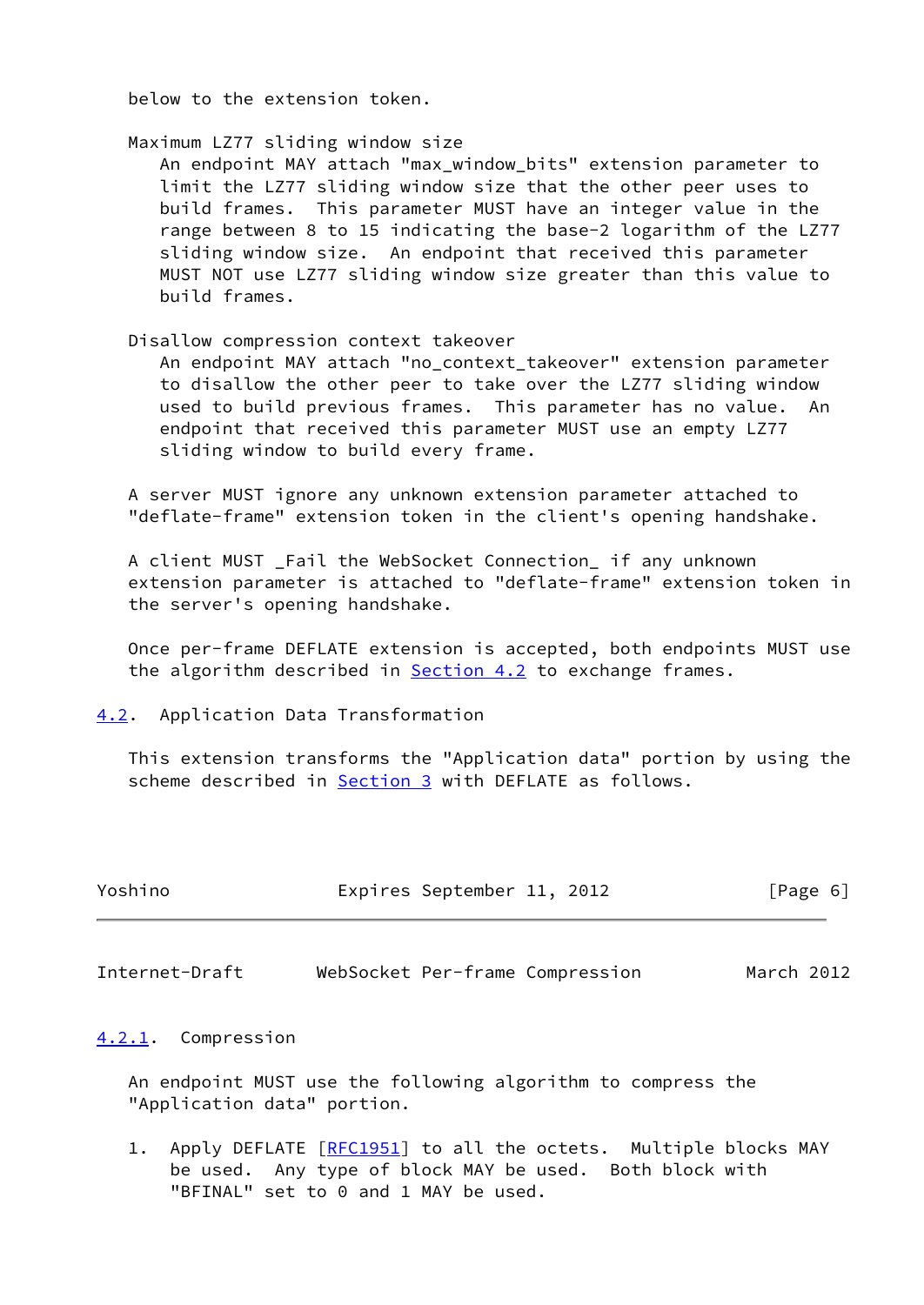- 2. If the resulting data does not end with an empty block with no compression ("BTYPE" set to 0), append an empty block with no compression to the tail.
- 3. Remove 4 octets (that are 0x00 0x00 0xff 0xff) from the tail.

 An endpoint MUST NOT use LZ77 sliding window size greater than 32,768 to build frames.

 If an endpoint received the "max\_window\_bits" extension parameter on opening handshake, it MUST NOT use LZ77 sliding window size greater than the "max\_window\_bits"-th power of 2 to build frames.

 Unless it's prohibited by the other peer by the "no\_context\_takeover" extension parameter on opening handshake, an endpoint MAY take over the LZ77 sliding window used to build the last frame with DEFLATE applied.

<span id="page-7-0"></span>[4.2.2](#page-7-0). Decompression

 An endpoint MUST use the following algorithm to decompress the "Application data" portion.

- 1. Append 4 octets of 0x00 0x00 0xff 0xff to the tail.
- 2. Decompress the resulting octets using DEFLATE.

 Unless an endpoint sent the "max\_window\_bits" extension parameter on opening handshake, the endpoint MUST use 32,768 byte LZ77 sliding window to decode frames.

 If an endpoint sent the "max\_window\_bits" extension parameter on opening handshake, it MAY reduce LZ77 sliding window size down to the "max window bits"-th power of 2 to decode frames.

 Unless the endpoint sent the "no\_context\_takeover" extension parameter on opening handshake, an endpoint MUST take over the LZ77 sliding window used to decode the last frame with DEFLATE applied.

| Yoshino |  | Expires September 11, 2012 |  | [Page 7] |
|---------|--|----------------------------|--|----------|
|---------|--|----------------------------|--|----------|

<span id="page-7-2"></span><span id="page-7-1"></span>

| Internet-Draft |  | WebSocket Per-frame Compression | March 2012 |  |
|----------------|--|---------------------------------|------------|--|
|                |  |                                 |            |  |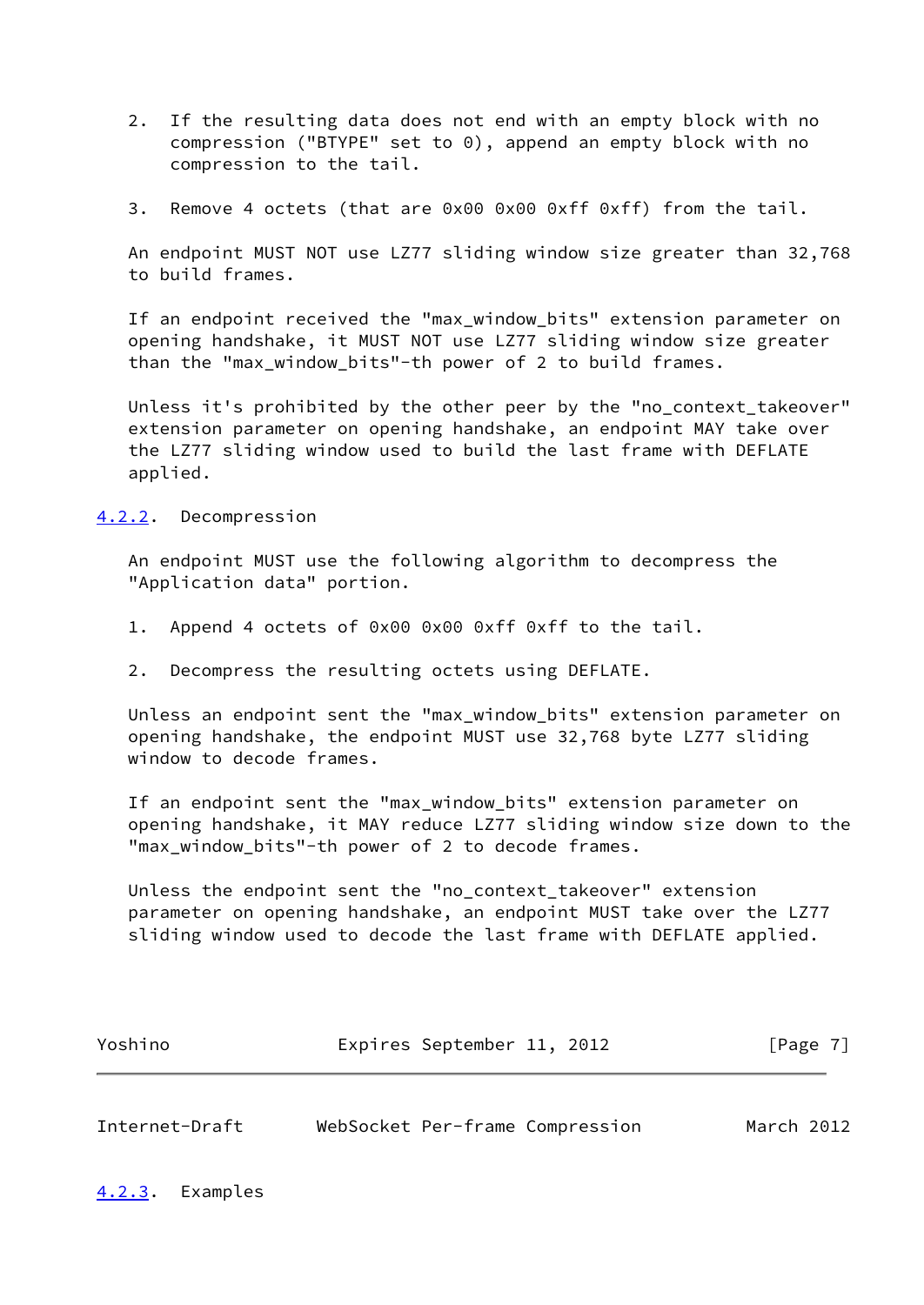\_This section is non-normative.\_

 These are examples of resulting data after applying the algorithm above.

- o "Hello" in one compressed block
	- \* 0xf2 0x48 0xcd 0xc9 0xc9 0x07 0x00

"Hello" in one compressed block in the next frame

- \* 0xf2 0x00 0x11 0x00 0x00
- o "Hello" in one block with no compression
	- \* 0x00 0x05 0x00 0xfa 0xff 0x48 0x65 0x6c 0x6c 0x6f 0x00
- o "Hello" in one block with "BFINAL" set to 1
	- \* 0xf3 0x48 0xcd 0xc9 0xc9 0x07 0x00 0x00
- o "He" and "llo" in separate blocks
	- \* 0xf2 0x48 0x05 0x00 0x00 0x00 0xff 0xff 0xca 0xc9 0xc9 0x07  $0x00$

<span id="page-8-0"></span>[4.3](#page-8-0). Implementation Note

\_This section is non-normative.\_

 On common software development platforms, the operation of aligning compressed data to octet boundary using an empty block with no compression is available as library. For example, Zlib  $[Zlib]$  $[Zlib]$  does this when "Z\_SYNC\_FLUSH" is passed to deflate function.

 To get sufficient compression ratio, LZ77 sliding window size of 1,024 or more is recommended.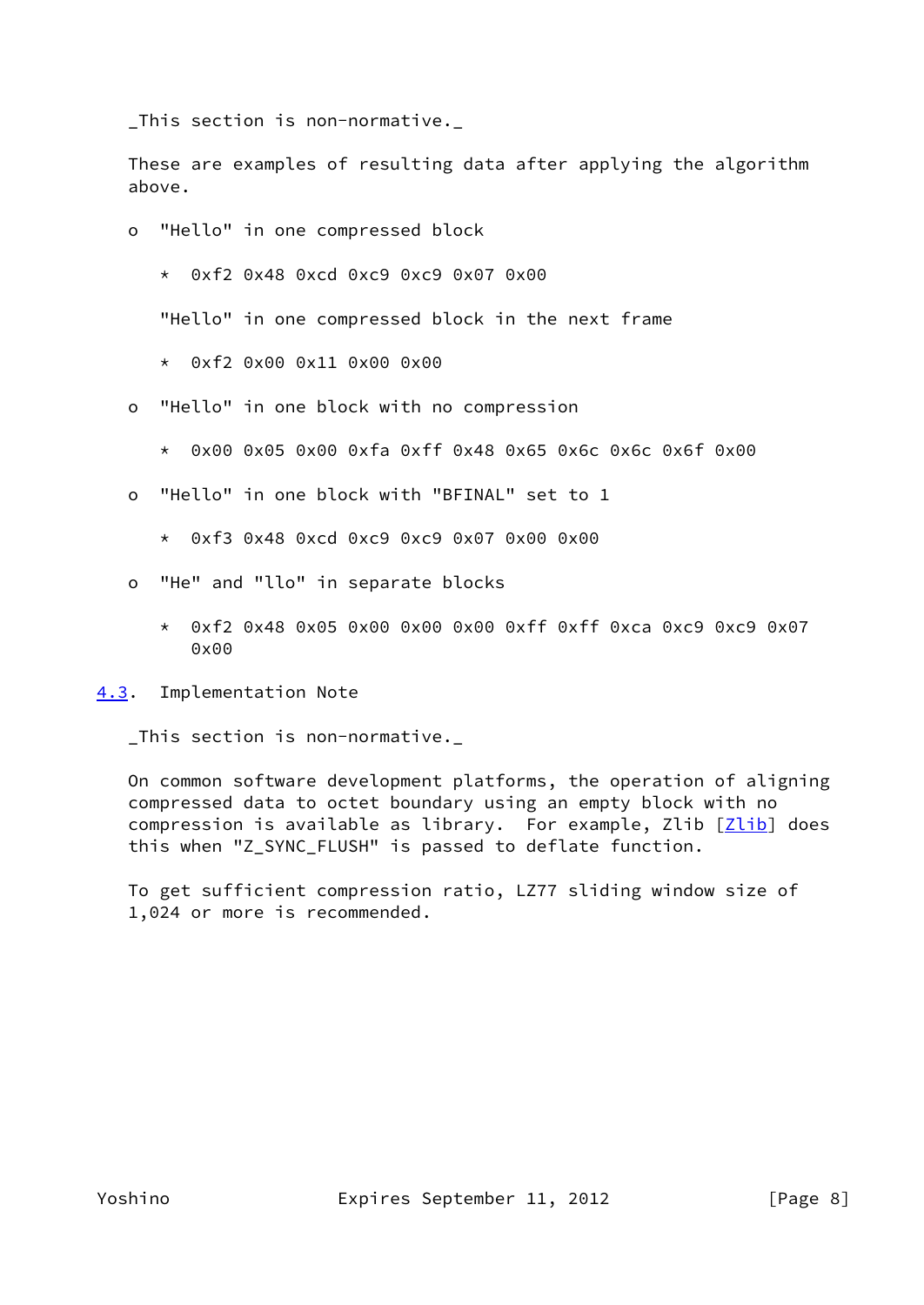<span id="page-9-1"></span><span id="page-9-0"></span>[5](#page-9-0). Security Considerations

There's no security concern for now.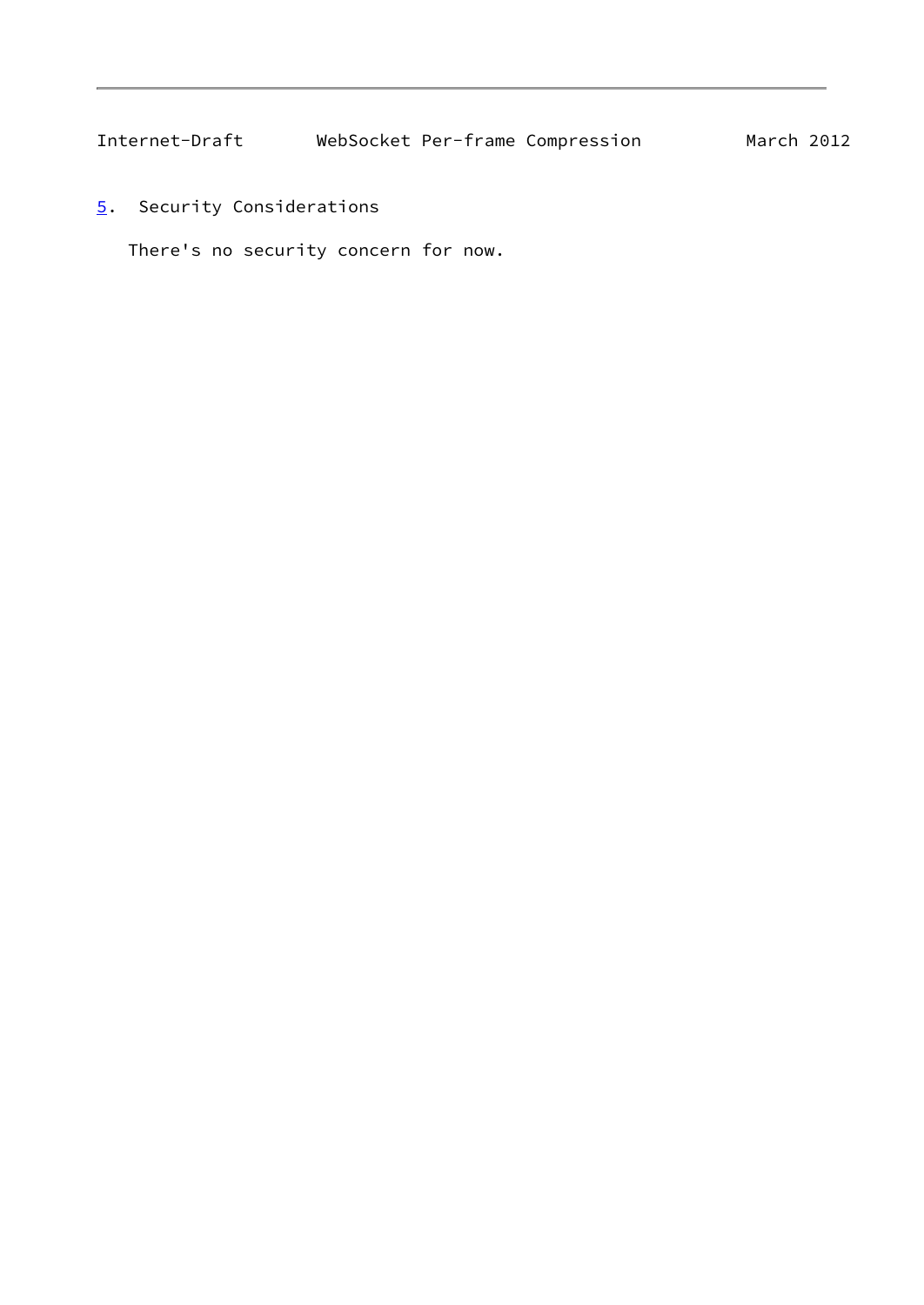<span id="page-10-1"></span>

| Internet-Draft |  | WebSocket Per-frame Compression | March 2012 |  |
|----------------|--|---------------------------------|------------|--|
|                |  |                                 |            |  |

<span id="page-10-0"></span>[6](#page-10-0). IANA Considerations

<span id="page-10-2"></span>[6.1](#page-10-2). Registration of the "deflate-frame" WebSocket Extension Name

 This section describes a WebSocket extension name registration in the WebSocket Extension Name Registry. [\[RFC6455](https://datatracker.ietf.org/doc/pdf/rfc6455)].

 Extension Identifier deflate-frame

 Extension Common Name WebSocket Per-frame DEFLATE

 Extension Definition [Section 4.1](#page-5-3) and [Section 4.2](#page-6-0) of this document.

 Known Incompatible Extensions None

 The "deflate-frame" token is used in the "Sec-WebSocket-Extensions" header in the WebSocket opening handshake to negotiate use of per frame DEFLATE compression extension.

<span id="page-10-3"></span>[6.2](#page-10-3). Registration of the "Per-frame compressed" WebSocket Framing Header Bit

 This section describes a WebSocket framing header bit registration in the WebSocket Framing Header Bits Registry. [\[RFC6455](https://datatracker.ietf.org/doc/pdf/rfc6455)]

 Header Bit RSV1

 Common Name Per-frame compressed

 Meaning Compression is applied to the frame or not.

Reference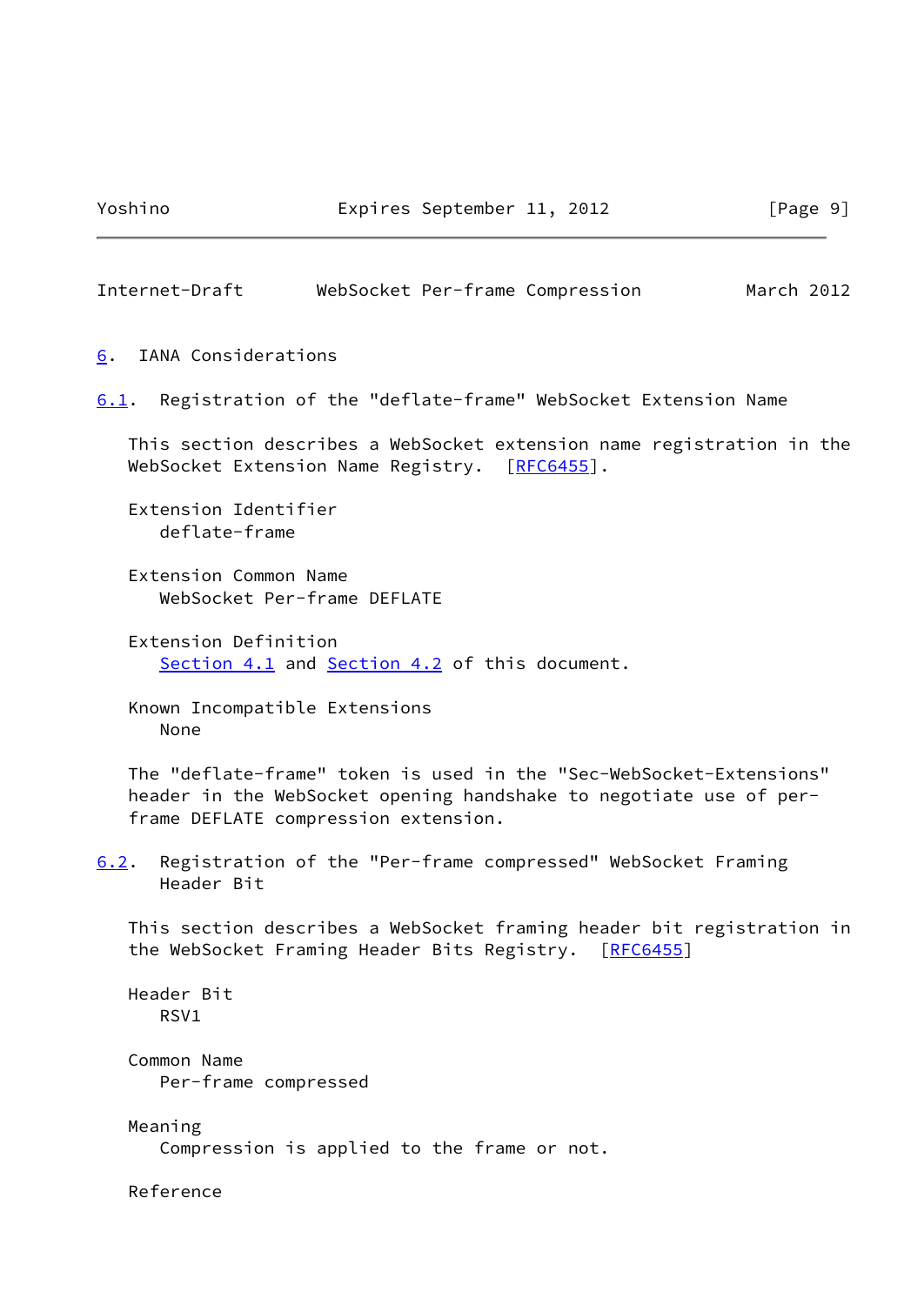[Section 3](#page-4-0) of this document.

 The "Per-frame compressed" framing header bit is used to indicate whether any negotiated per-frame compression extension applied compression to the "Application data" portion of the frame or not.

Yoshino Expires September 11, 2012 [Page 10]

<span id="page-11-1"></span>Internet-Draft WebSocket Per-frame Compression March 2012

<span id="page-11-0"></span>[7](#page-11-0). Acknowledgements

 Special thanks to Patrick McManus who wrote up the initial specification of DEFLATE based compression extension for the WebSocket Protocol which I referred to write this specification.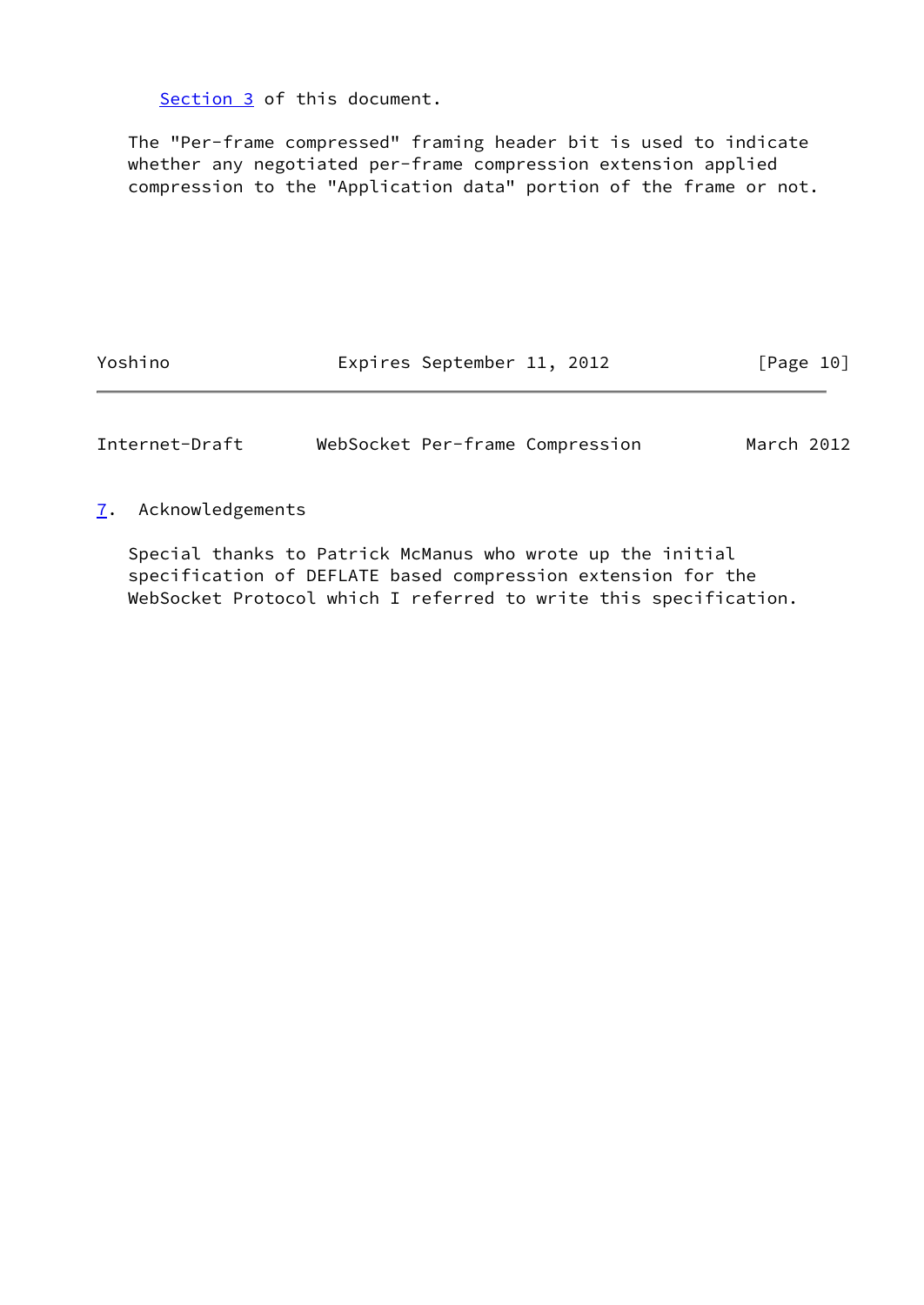Yoshino Expires September 11, 2012 [Page 11]

<span id="page-12-1"></span>

|  | Internet-Draft |  |  | WebSocket Per-frame Compression | March 2012 |  |
|--|----------------|--|--|---------------------------------|------------|--|
|--|----------------|--|--|---------------------------------|------------|--|

### <span id="page-12-0"></span>[8](#page-12-0). References

#### <span id="page-12-2"></span>[8.1](#page-12-2). Normative References

- [RFC6455] Fette, I. and A. Melnikov, "The WebSocket Protocol", [RFC 6455,](https://datatracker.ietf.org/doc/pdf/rfc6455) December 2011.
- [RFC2119] Bradner, S., "Key words for use in RFCs to Indicate Requirement Levels", [BCP 14](https://datatracker.ietf.org/doc/pdf/bcp14), [RFC 2119](https://datatracker.ietf.org/doc/pdf/rfc2119), March 1997.
- <span id="page-12-4"></span> [LZ77] Ziv, J. and A. Lempel, "A Universal Algorithm for Sequential Data Compression", IEEE Transactions on Information Theory, Vol. 23, No. 3, pp. 337-343.

# <span id="page-12-3"></span>[8.2](#page-12-3). Informative References

- [RFC1951] Deutsch, P., "DEFLATE Compressed Data Format Specification version 1.3", [RFC 1951](https://datatracker.ietf.org/doc/pdf/rfc1951), May 1996.
- [RFC1979] Woods, J., "PPP Deflate Protocol", [RFC 1979](https://datatracker.ietf.org/doc/pdf/rfc1979), August 1996.
- <span id="page-12-5"></span>[Zlib] Gailly, J. and M. Adler, "Zlib",  $\frac{\text{http://zlib.net/}}{\text{http://zlib.net/}}$ .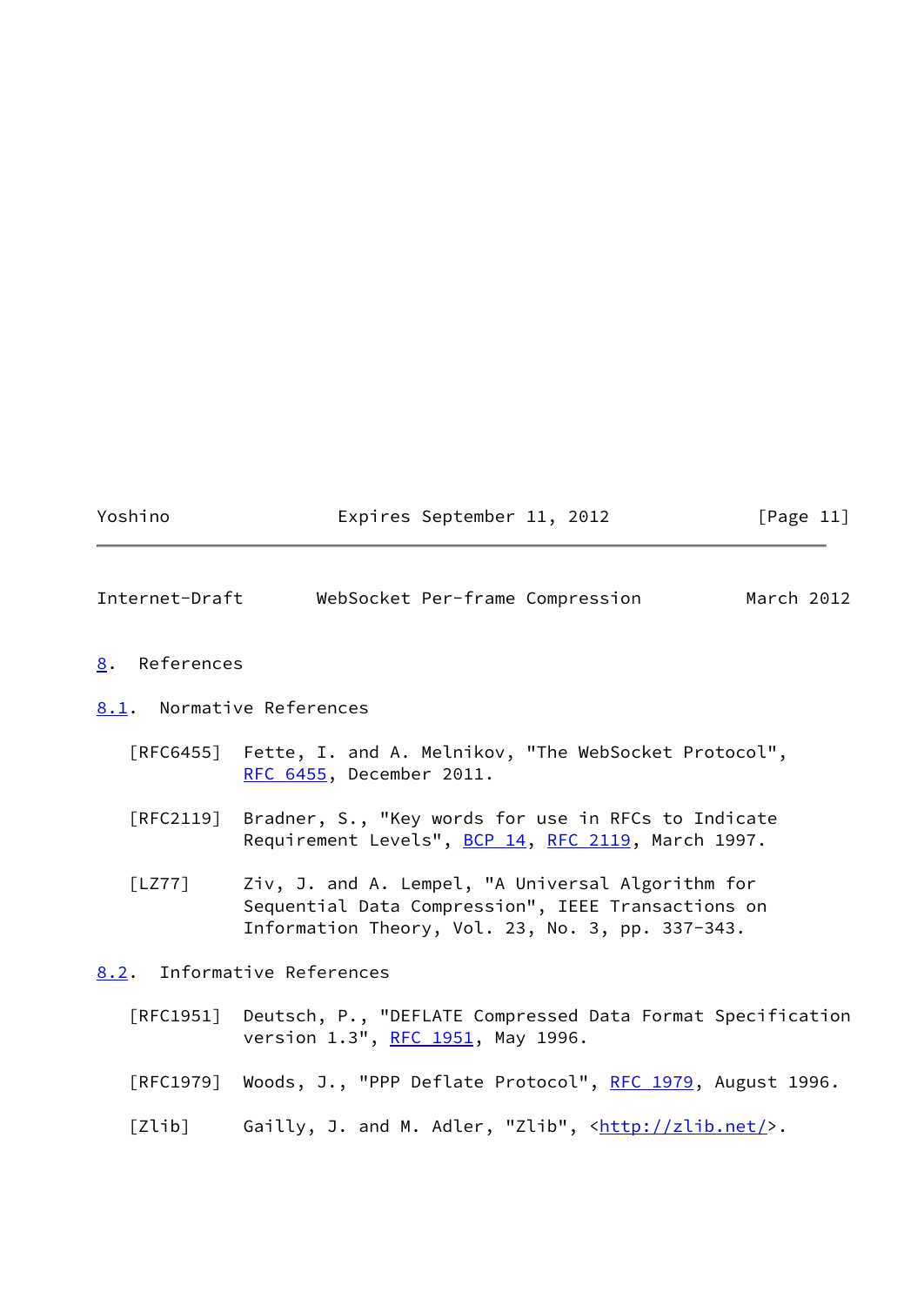<span id="page-13-0"></span>

| Yoshino                         | Expires September 11, 2012      | [Page 12]  |
|---------------------------------|---------------------------------|------------|
| Internet-Draft                  | WebSocket Per-frame Compression | March 2012 |
| Author's Address                |                                 |            |
| Takeshi Yoshino<br>Google, Inc. |                                 |            |
| Email: tyoshino@google.com      |                                 |            |